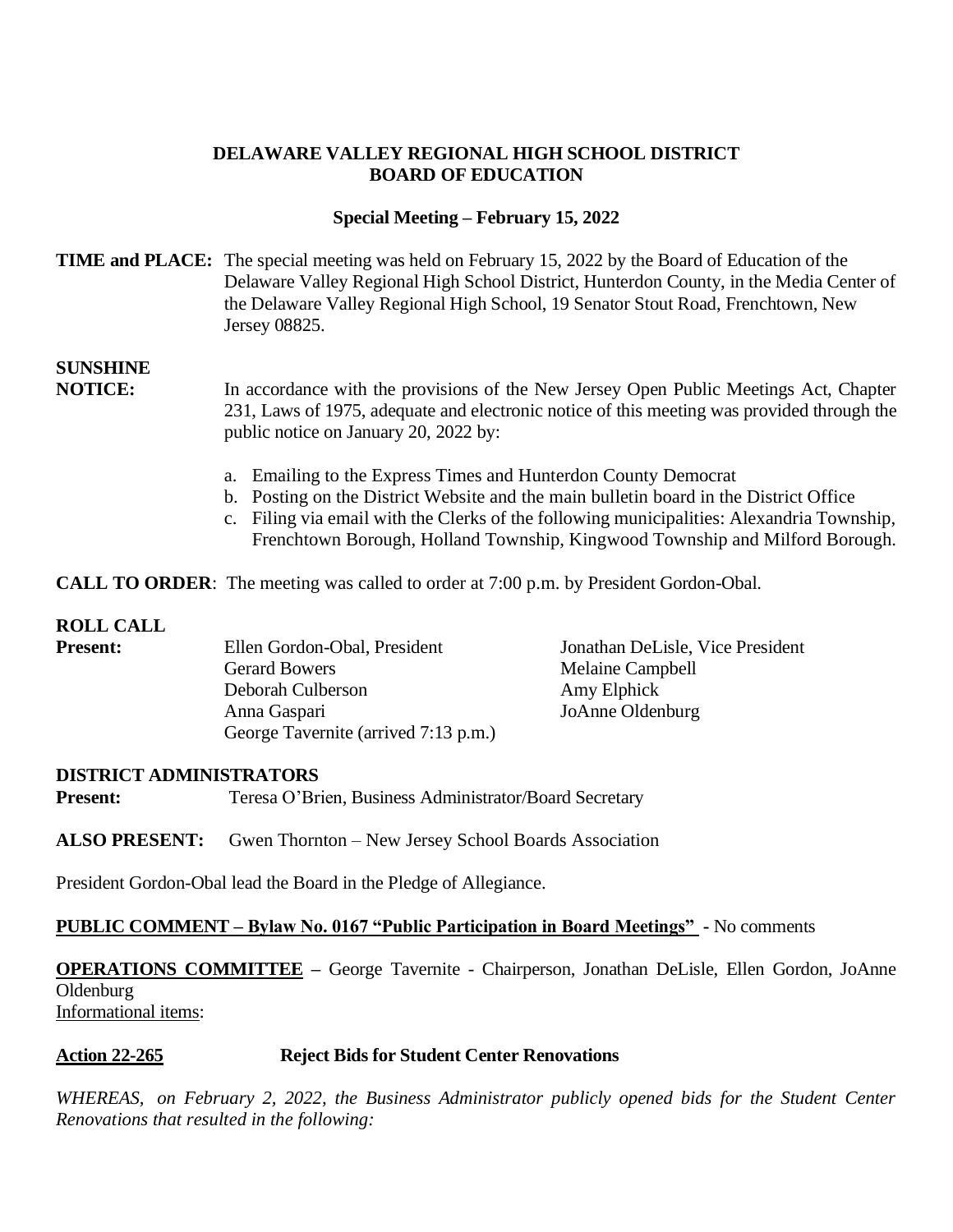| <i>Contractor</i>                 | <b>Base Bid</b> |
|-----------------------------------|-----------------|
| <b>Brockwell &amp; Carrington</b> | \$1,048,000     |
| Northeastern Interior             | \$996,000       |
| Venus Tile & Marble               | \$889,000       |
| <b>DeSapio Construction</b>       | \$1,043,000     |
| <b>Tekcon Construction</b>        | \$1,196,920     |
| <b>CMG</b> of Easton              | \$1,190,000     |
| Vanas Construction Co.            | \$834,600       |
| Santorini Construction            | \$1,143,000     |
| Lanyi & Tevald                    | \$1,024,000     |

*WHEREAS, N.J.S.A. 18A:18A-22 provides that a Board of Education may reject bids for any of the following reasons:*

- *a. The lowest bid substantially exceeds the cost estimates for the goods or services;*
- *b. The lowest bid substantially exceeds the board of education's appropriation for the goods or services,*
- *c. The board of education decides to abandon the project for provision of performance of the goods and services;*
- *d. The board of education wants to substantially revise the specifications for the goods or services;*
- *e. The purposes or provisions or both of N.J.S.A. 18A:18A-1 et seq. Are being violated; and*
- *f. The board of education decides to use the State authorized contract pursuant to N.J.S.A. 18A:18A-10*

*WHEREAS, the board of education has determined that the lowest bid substantially exceeds the appropriation for the goods and services and wants to substantially revise the specifications, now therefore,*

*BE IT RESOLVED that the Delaware Valley Regional High School Board of Education rejects all bids received on February 2, 2022 for Student Center Renovations and authorizes the Business Administrator and Gianforcaro Architects to take the necessary steps to re-bid the project.*

*Moved by Gordon, seconded by Elphick. On roll call vote, resolution was ADOPTED as follows: ayes, 9; nays,0.*

# **Action 22-266 Long Range Facility Plan Student Center Renovation Amendment**

*BE IT RESOLVED that the Board of Education approved an amendment to the Long Range Facility Plan to include a Student Center Renovation to the Delaware Valley Regional High School. Moved by Gordon, seconded by Campbell. On roll call vote, resolution was ADOPTED as follows: ayes, 9; nays,0.*

# **EXECUTIVE SESSION**

Resolved by the Board of Education of Delaware Valley Regional High School as per Chapter 231, P. L. 1975: